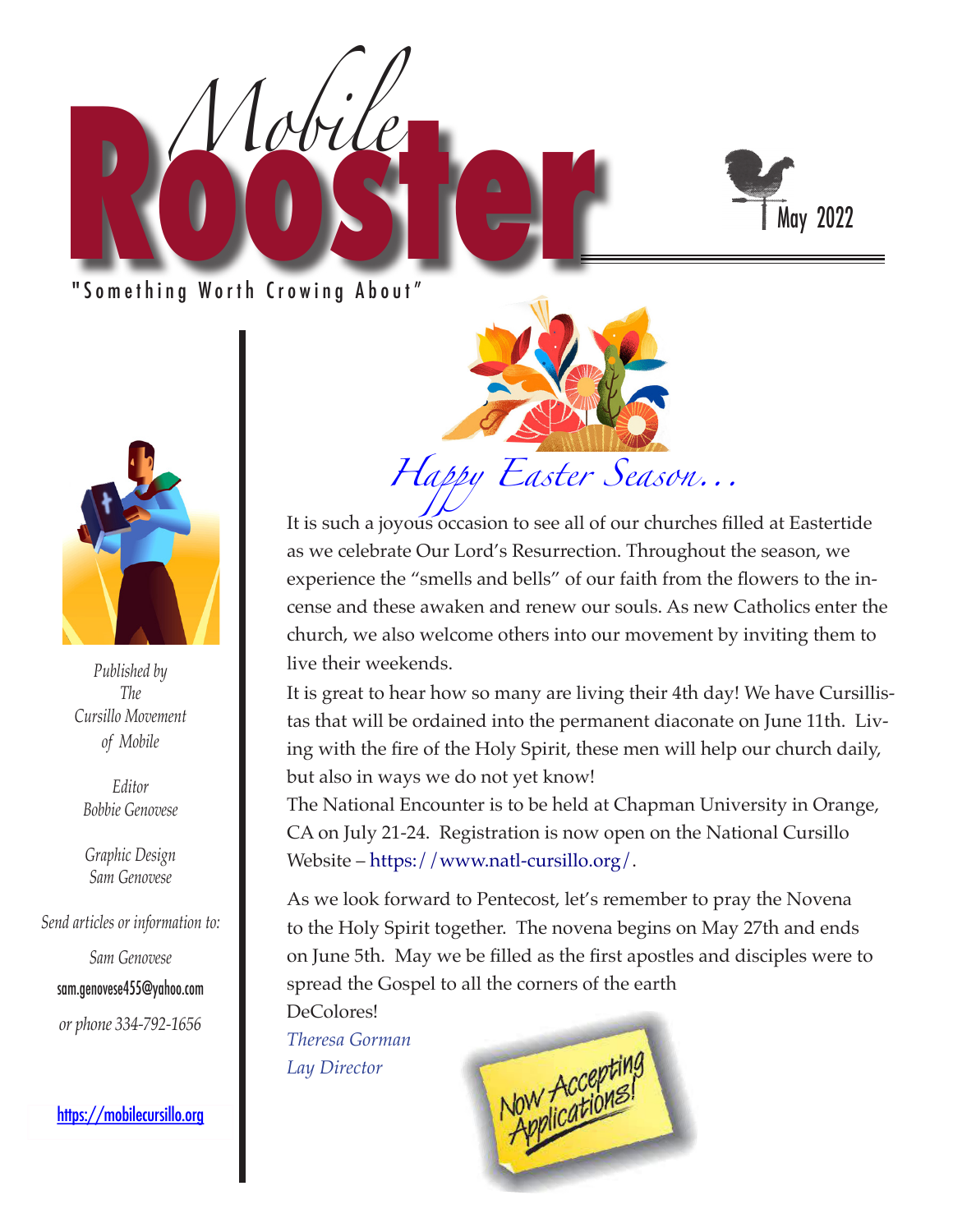

A Word From **Deacon Joe Mueller**

# THERE WAS A BLESSING IN DISGUISE

A royal advisor to a great king was famous for finding the positive side of everything. One day the king fell from his horse, injuring his foot so badly that it grew infected and had to be amputated. When the advisor calmly told the king, "Don't worry, everything happens for the best." The king angrily ordered him thrown into the dungeon.

Soon after on an ocean voyage, the king was shipwrecked and captured by islanders who planned to sacrifice him to their gods. But once the natives spotted the king's imperfection, they let him go. Their gods would not be pleased with the king's defective leg.

When the king returned home, he went directly to the dungeon and immediately freed his advisor. "You were right," the king apologized. "Everything does work out for the best."\*

How often do we fret with fear and anxiety over our life's situations? We often forget to put our trust in God. We come to find out that our life most often works out for the best if we rely on the Lord in those unfortunate circumstances. God does work in mysterious ways.

*\*Adapted from "Everything Happens for the Good."*

## "We come to give back."

Come back and experience working on a team, and you will also understand the 2<sup>nd</sup> part of a worker's comments, which is:

## "It is in giving that we receive.

*Please keep the Cursillo In Christianity Movement in your prayers as we restart*! *For anyone reading this who may have never worked on a weekend team, please consider working one of the upcoming fall weekends, and try to sponsor a candidate. Without you or candidates, there is no Cursillo !* 

# WOMEN'S HEALTH SERVICES, IN

Our anti-abortion ministry website now has a donate button! Our Movement is worth supporting.

Summer National Encounter

 The next National Encounter will be held July 21 – 24, 2022 at Chapman University, 1 University Dr, Orange, CA 92866.

# Prayers Needed

For our Regional Spiritual Director, Deacon Mike Martini, who is battling cancer.

For Deacon Rick Risher, who had to step down from his role as Spiritual Director.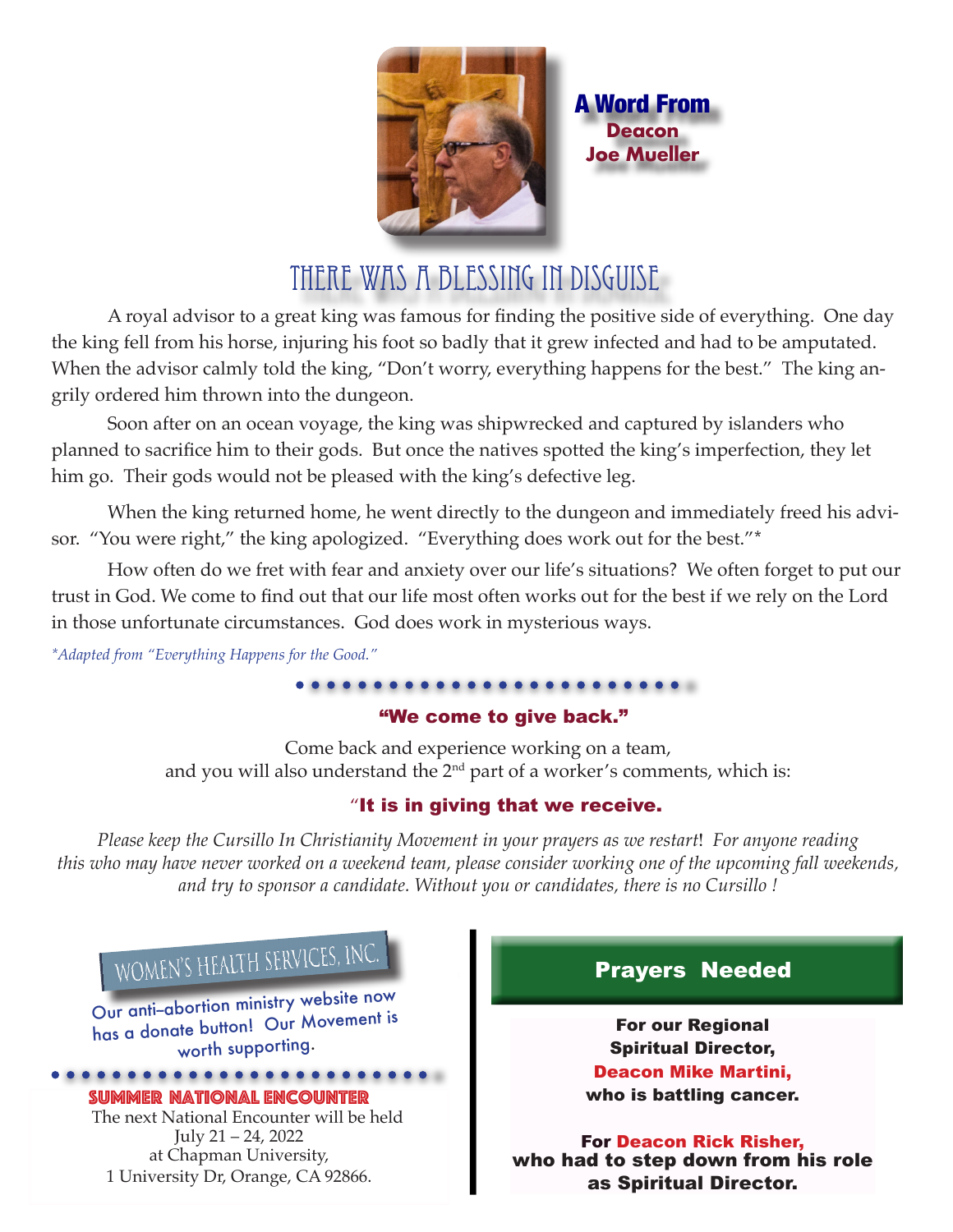

## John 10:22-30

Friends, in this Gospel, Jesus declared that "the Father and I are one." Jesus appeared two thousand years ago and announced that he had been sent by the Father. There was a strange "something more" regarding Jesus, for he spoke and acted in the very person of God. The first Christians had to come to grips with this strange duality: somehow Jesus was Son of God, both sent and divine. He was other than the Father, but somehow at the same level as the Father. Things got more complicated when the Holy Spirit came upon them. Therefore, there seemed to be a Father (the one who sent Jesus), a Son (the one who was both sent and God), and a Holy Spirit (the divine one whom both the Father and Son had sent). Three but yet all the one God of Israel. We invoke the Trinity when we make the sign of the cross. This juxtaposition of Trinity and cross is by no means accidental. For the cross is the moment when the tensive unity of the three

divine persons is on most vivid display.

# *Bishop Robert Barron*

Please send in your applications so we can plan the next 3-day Cursillo!

Go to mobilecursllo.org for applications and send to the Secretariat!



# Auburn/ Opelika

• Leader: Celeste Boydston (205) 821-1024 auburnopelikaultreya@gmail.com

# Baldwin

• Leaders Open (251)379-6799,

#### J Dothan

• Leaders: Bobbie and Sam Genovese (334) 792-1656 Sam.genovese455@yahoo.com

# Mobile

• Leader: Cathy Burch (251)709-6868 burchce13@hotmail.com

# Montgomery

• Leader: Evelyn Pope (334) 233-1657 montgomerycursillo@gmail.com

# North Baldwin

 • Leaders: Ann McAdams (251) 580-2389 sdcale@gmail.com and Anne Henley (251) 379-1383 jrhanley@bellsouth.net

# Phenix City/Columbus

• Leader: Sam Hoover (334) 614–0065 samdhoover@yahoo.com

# South Baldwin

• Leader: Diane Perdue (251) 504-8904 d.c.perdue@gmail.com